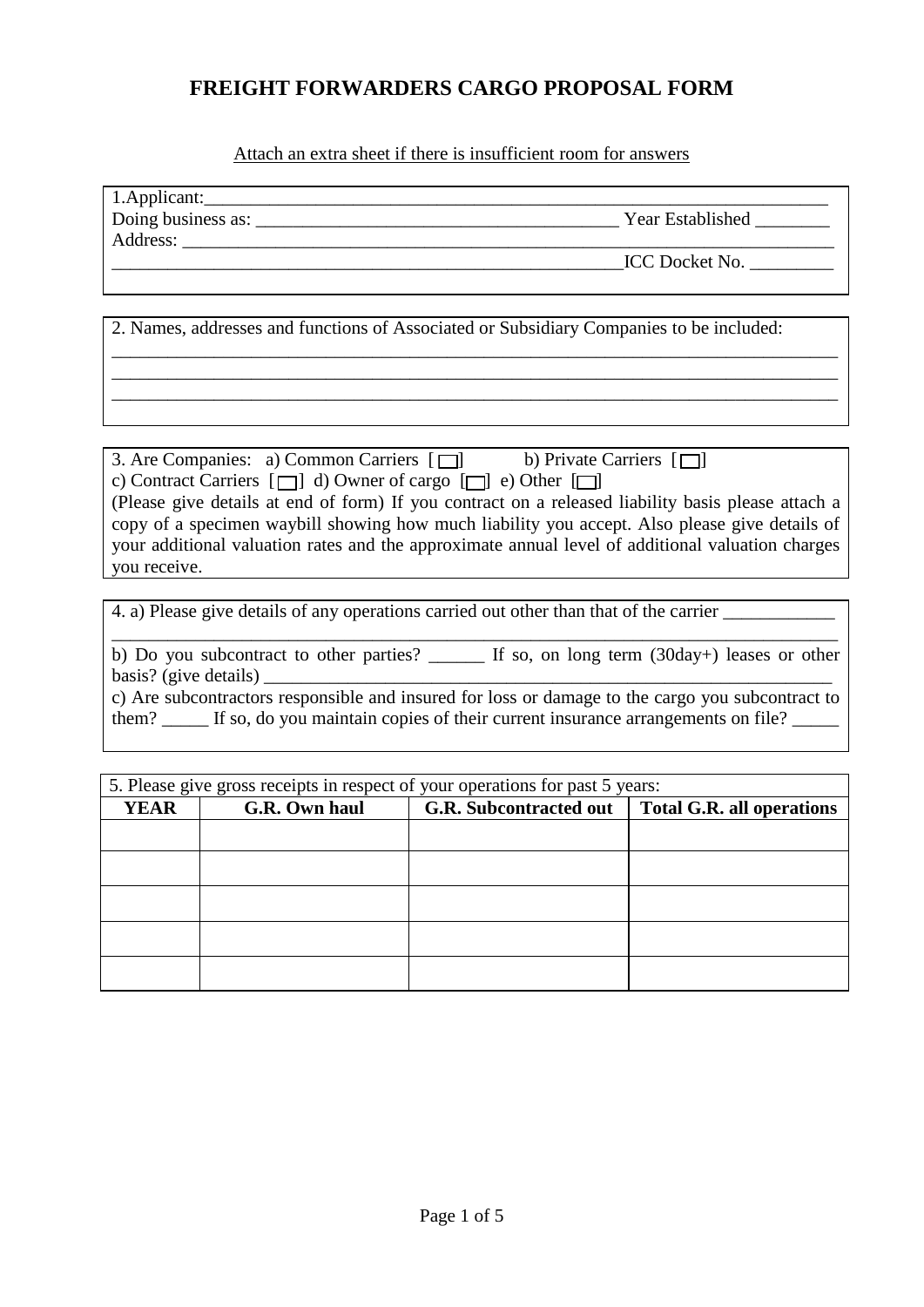6. The following interests are **excluded** under the basic policy form, but can normally be covered at additional premium if requested. Please circle any you wish to be covered, and include details of such exposures in answer to question 8: Accounts, bills, debts, evidence of debt, letters of credit, passports, documents, railroad or other tickets, notes, money, securities, currency, bullion, precious stones, jewelry  $\&$ /or other similar valuable articles, paintings, statuary and other works of art, manuscripts, mechanical drawings, live animals, tobacco, cigars, cigarettes, non-ferrous metal in scrap or ingot form, furs, alcohol, liquor, beer, wine, garments (*defined as: items of clothing, including innerwear and outerwear, footwear, shoes, boots, gloves, hats, and the like*), seafood unless canned, and electronics *(defined as: all items of consumer and commercial electrical appliances and instruments including but not limited to radios, stereos, televisions, computers, computer software, hard drives, chips, modems, monitors, cameras, facsimile machines, photocopiers, VCRs, hi-fis, CD players and the like. Note: Heavy electrical items, such as switchgear, turbines, generators and the like are NOT considered to be electronics).*

| 7. Form of cover required: Broad Form [7] |                                        | incl Reefer Breakdown ? $\lceil \bigcap \rceil$ |
|-------------------------------------------|----------------------------------------|-------------------------------------------------|
|                                           | Named Peril Form $\lceil \cdot \rceil$ |                                                 |

| 8. List by category and percentage of the total loads shipped: |                     |                     |                  |
|----------------------------------------------------------------|---------------------|---------------------|------------------|
| Type of cargo                                                  | Ave. Value per load | Max. Value per load | % of total loads |
| Machinery                                                      |                     |                     |                  |
| Tobacco                                                        |                     |                     |                  |
| Produce                                                        |                     |                     |                  |
| Chilled Food                                                   |                     |                     |                  |
| Frozen Food                                                    |                     |                     |                  |
| <b>Building Materials</b>                                      |                     |                     |                  |
|                                                                |                     |                     |                  |
|                                                                |                     |                     |                  |
|                                                                |                     |                     |                  |
|                                                                |                     |                     |                  |
|                                                                |                     |                     |                  |
|                                                                |                     |                     |                  |
|                                                                |                     |                     |                  |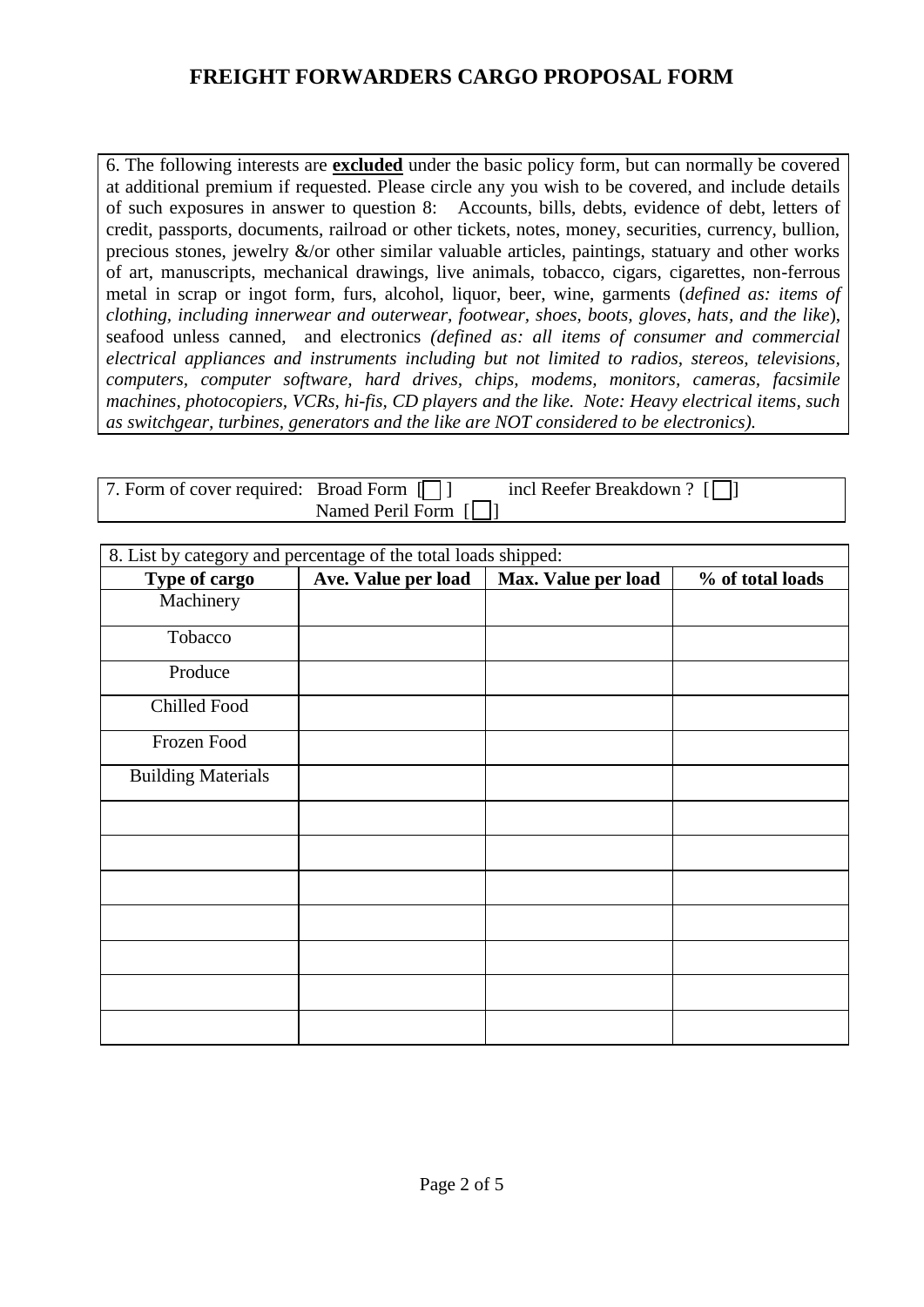9. Do you require cover for cargo in terminals or at other places where vehicles are often left overnight or at weekends either on vehicles \_\_\_\_\_\_\_\_\_\_\_? or off vehicles \_\_\_\_\_\_\_\_\_\_\_\_? If either answer is yes, please give details of any such places which are regularly used:

| <b>Address</b> | <b>Fenced yard</b><br>locked at night? | 24 hour<br>watchman? | <b>Alarmed</b><br><b>Building?</b> | <b>Sprinklered</b><br><b>Building?</b> | Max. value<br>exposed? |
|----------------|----------------------------------------|----------------------|------------------------------------|----------------------------------------|------------------------|
|                |                                        |                      |                                    |                                        |                        |
|                |                                        |                      |                                    |                                        |                        |
|                |                                        |                      |                                    |                                        |                        |

|                      |                                 |           | If Limit for 10b) is in addition to |  |  |
|----------------------|---------------------------------|-----------|-------------------------------------|--|--|
| 10. Limits required: |                                 |           | 10c), specify overall loss limit    |  |  |
| a)                   | a.o.vehicle                     | needed \$ |                                     |  |  |
| $b)$ \$              | a.o.loss (vehicle accumulation) |           |                                     |  |  |
| $\mathbf{c}$         | a.o.terminal (off vehicles)     |           |                                     |  |  |
|                      |                                 |           |                                     |  |  |

Do you ever carry loads valued greater than the cargo insurance limit requested? Yes / No

| 11. |             |  |  |  |  | Give details of any steps taken to secure vehicles whenever left |  |
|-----|-------------|--|--|--|--|------------------------------------------------------------------|--|
|     | unoccupied. |  |  |  |  |                                                                  |  |
|     |             |  |  |  |  |                                                                  |  |

\_\_\_\_\_\_\_\_\_\_\_\_\_\_\_\_\_\_\_\_\_\_\_\_\_\_\_\_\_\_\_\_\_\_\_\_\_\_\_\_\_\_\_\_\_\_\_\_\_\_\_\_\_\_\_\_\_\_\_\_\_\_\_\_\_\_\_\_\_\_\_\_\_\_\_\_\_\_

\_\_\_\_\_\_\_\_\_\_\_\_\_\_\_\_\_\_\_\_\_\_\_\_\_\_\_\_\_\_\_\_\_\_\_\_\_\_\_\_\_\_\_\_\_\_\_\_\_\_\_\_\_\_\_\_\_\_\_\_\_\_\_\_\_\_\_\_\_\_\_\_\_\_\_\_\_\_

12. Give details of any I.C.C. or State / Provincial cargo filings required:

| Percentage of hauls by distance: 1-250 miles [ $\Box$ ] 251-1000 miles [ $\Box$ ] 1001+ miles [ $\Box$ ] |  |  |
|----------------------------------------------------------------------------------------------------------|--|--|
|----------------------------------------------------------------------------------------------------------|--|--|

| 13. Please give details of the number of vehicles for which cargo cover is required: |                                      |  |  |  |
|--------------------------------------------------------------------------------------|--------------------------------------|--|--|--|
| <b>Tractor Units</b>                                                                 | Reefer Trailers 10 yrs old or less   |  |  |  |
| <b>Straight trucks</b>                                                               | Reefer Trailers more than 10 yrs old |  |  |  |
| <b>Reefer trucks</b>                                                                 | <b>Flat bed trailers</b>             |  |  |  |
| <b>Tank trucks</b>                                                                   | <b>Tank trailers</b>                 |  |  |  |
| Other power units                                                                    | <b>Other trailers</b>                |  |  |  |
| <b>Total number of power units</b>                                                   | <b>Total number of trailers</b>      |  |  |  |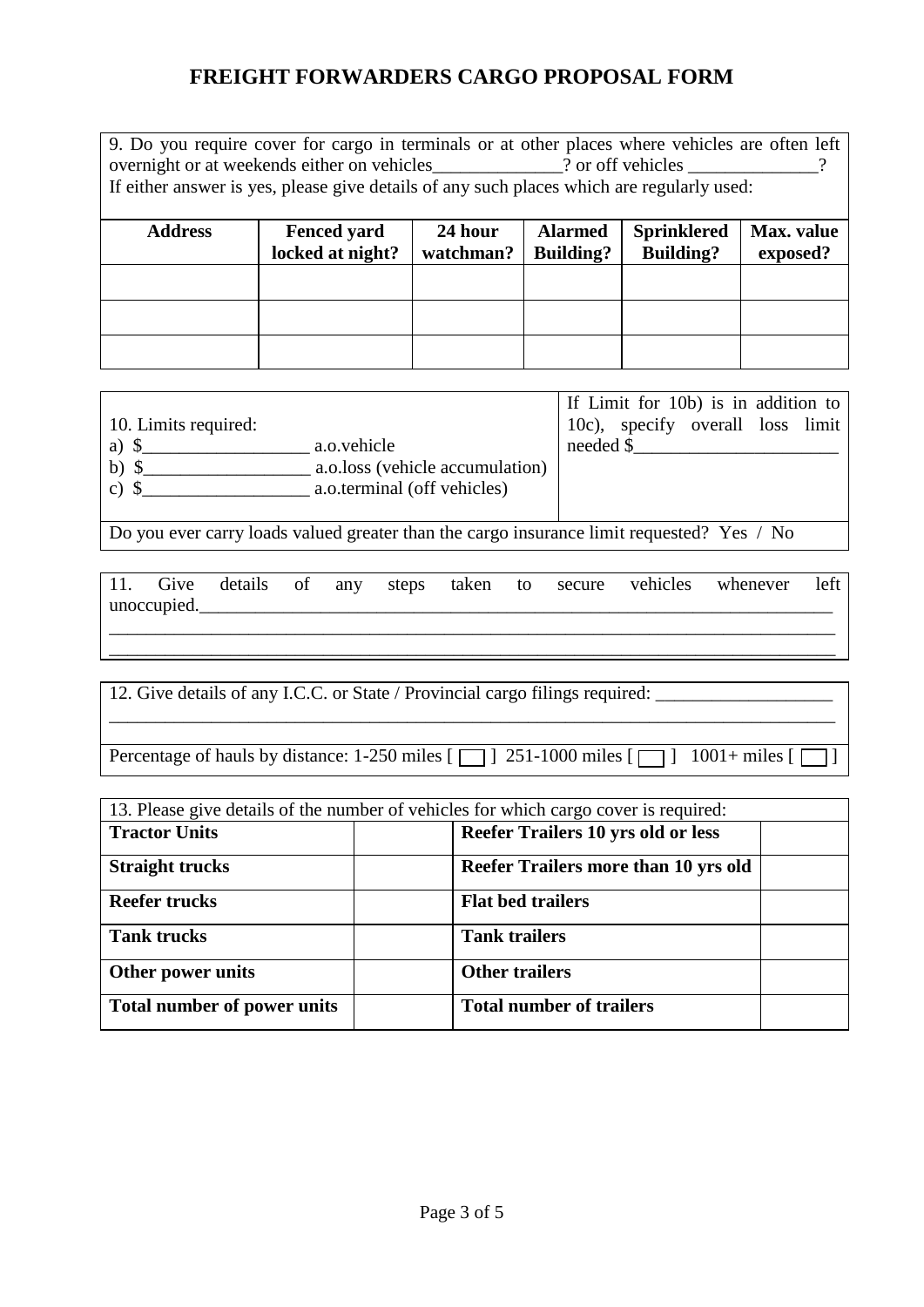|   | 14. Please give power unit vehicle identification numbers if scheduled vehicle policy required: |    |  |  |  |
|---|-------------------------------------------------------------------------------------------------|----|--|--|--|
|   |                                                                                                 | o  |  |  |  |
|   |                                                                                                 | 7  |  |  |  |
| ◠ |                                                                                                 | 8  |  |  |  |
|   |                                                                                                 | Q  |  |  |  |
|   |                                                                                                 | 10 |  |  |  |

15. Please provide details of the number of shipments arranged in the last 12 months split between the following:

| Trucks Owned                              |  |
|-------------------------------------------|--|
| Non-Owned Trucks                          |  |
| Other (Please specify means of transport) |  |

| 16. Please provide details of the number of shipments arranged prior to the last 12 months split<br>between the following: |  |  |  |  |
|----------------------------------------------------------------------------------------------------------------------------|--|--|--|--|
|                                                                                                                            |  |  |  |  |
| <b>Trucks Owned</b>                                                                                                        |  |  |  |  |
|                                                                                                                            |  |  |  |  |
| Non-Owned Trucks                                                                                                           |  |  |  |  |
|                                                                                                                            |  |  |  |  |
| Other (Please specify means of transport)                                                                                  |  |  |  |  |

| 17. Details of the grow receipts split between the following for the past 12 months: |  |  |
|--------------------------------------------------------------------------------------|--|--|
| <b>Trucks Owned</b>                                                                  |  |  |
| Non-Owned Trucks                                                                     |  |  |
| Other (Please specify means of transport)                                            |  |  |

| 18. Details of the grow receipts prior 12 months split between the following: |  |  |
|-------------------------------------------------------------------------------|--|--|
| <b>Trucks Owned</b>                                                           |  |  |
| Non-Owned Trucks                                                              |  |  |
| Other (Please specify means of transport)                                     |  |  |